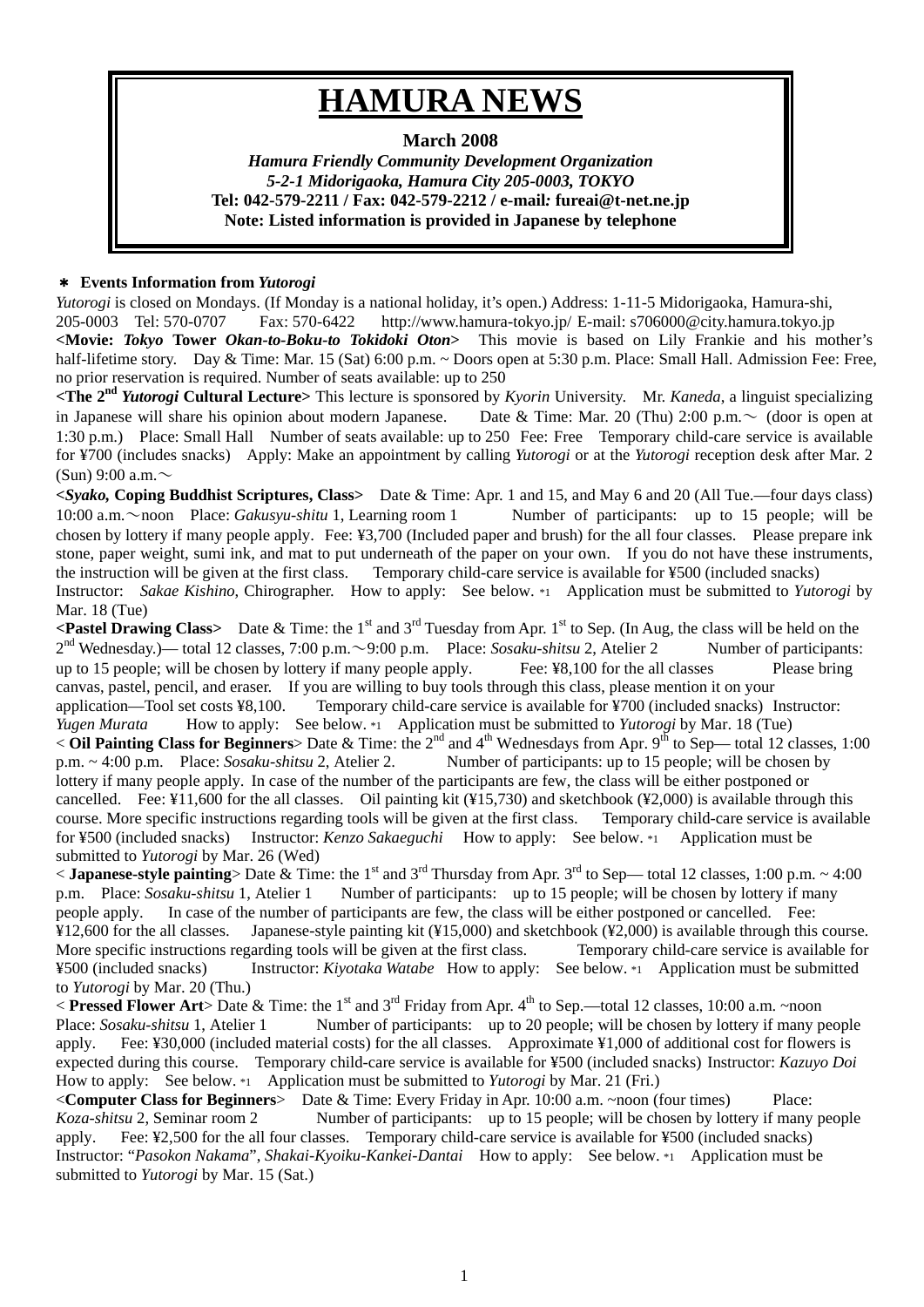## <**Pottery Class for Intermediate**>

Date & Time: 1:00 p.m. ~ 4:00 p.m.

| Apr  | 6 (Sun), 19 (Sat)          |  |  |
|------|----------------------------|--|--|
| May  | 10 (Sat), 17 (Sat)         |  |  |
| June | $7 (Sat)$ , $8 (Sun)$      |  |  |
| July | 5 (Sat), 19 (Sat)          |  |  |
| Aug  | 3 (Sun), 9 (Sat)           |  |  |
| Sep  | 6 (Sat), 7 (Sun), 13 (Sat) |  |  |

Place: *Sosaku-shitsu* 3, Atelier 3 Number of participants: up to 20 people; will be chosen by lottery if many people apply. Fee: ¥18,600 for the all classes (Included material costs). Temporary child-care service is available for ¥700 (included snacks) Instructor: *Kiyotaka Watabe* How to apply: See below. \*1 Application must be submitted to *Yutorogi* by Mar. 23 (Sun.)

<**Beginner Computer Class for Photographic Processing** > Date & Time: Apr. 12 (Sat), May 8 (Thu), and June 7 (Sat)—total three times, 1:30 p.m. ~ 4:30 p.m. Place: *Koza-shitsu* 2, Seminar room 2 Number of participants: up to 20 people; will be chosen by lottery if many people apply. Fee: ¥1,800 for the all three classes. Temporary child-care service is available for ¥500 (included snacks) Instructor: *Akira Nagao* How to apply: See below. \*1 Application must be submitted to *Yutorogi* by Mar. 30 (Sun.)

## <**Basic Class for Digital Photography—Will learn how to capture a picturesque photo**>

Date & Time: Apr. 19 (Sat), May 17 (Sat), and June 14 (Sat)—total three times, 1:30 p.m. ~ 4:30 p.m. \*Photo shooting session will be thrown on June 14 (Sat) from 9:00 a.m. to 11:00 a.m. at *Hamura* Zoo—Admission to the Zoo (¥300) and transportation fee to the Zoo will be required separately. Place: *Sosaku-shitsu* 3, Atelier 3 Number of participants: up to 20 people; will be chosen by lottery if many people apply. Fee: ¥2,400 for the all three classes. Temporary child-care service is available for ¥700 (included snacks) Instructor: *Katsumi Maeno* How to apply: See below. \*1 Application must be submitted at *Yutorogi* by Apr. 5 (Sat.)

\*1 How to apply: Send or bring a double-postal card with your name, address, phone number, age, the class you'd like to join, and whether you need child-care service with the number of kids or not to *Yutorogi* no later than the designated due date.

< **Movie for Kids** > Date & Time: Mar. 9 (Sun) 10:30 a.m. ~ 11:30 a.m. Program: *Kumanoko Ufu (Ufu* bare*)/Hashire Merosu* (Run! *Merosu*), S*hippo-jiman-no-Usagi-san* (Rabbit who is proud of its tail) The program is subject to change without notice. Fee: Free. Presented by *Hamura* 16mm Film Club. No prior reservation is required, please come to the venue on the day. Contact: *Yutorogi* 570-0707

## \* **Events Information from Sports Center** (Tel: 555-0033, Fax: 554-9974)

**<Sports Programs for Individuals>** Tips will be provided for each sport. Please bring sportswear, indoor shoes, birdies for badminton, and ping-pong balls for table tennis. This program is available to only for *Hamura* citizens and those working in *Hamura* city

| Program          | Time                                                                                            |
|------------------|-------------------------------------------------------------------------------------------------|
| <b>Badminton</b> | Fridays: 6:00 p.m. $\sim$ 10:00 p.m. (Playing tips are available after 7:30 p.m.)               |
| Tennis           | Wednesdays: 6:00 p.m. $\sim$ 10:00 p.m. (Playing tips are available after 7:30 p.m.)            |
| Indiaca          | The 2nd & 4th Tuesday: 6:00 p.m. $\sim 10:00$ p.m. (Playing tips are available after 7:30 p.m.) |
| Table tennis     | Any time during the operation hours (Playing tips are available on Saturdays after 7:00 p.m.)   |

### \* **Information from Swimming Center** (Tel: 579-3210)

<**Swimming Tips**> Date & Time: Mar. 6 (Thu), 13 (Thu), and 27 (Thu) 10:00 a.m. ~ 11:00 a.m. Please buy a ticket and apply at poolside—No prior reservation is required.

<**Water Aerobics**> You do not have to able to swim. Just enjoy exercising with music in water!

Date & Time: Mar. 6 (Thu), 13 (Thu), and 27 (Thu) from 3:00 p.m.  $\sim$  3:50 p.m. Location: Swimming Center

Participants: Up to 35 people—first come, first serve base Participants are must be over the age of 16 Fee: ¥400 for whom living or working in *Hamura* city and ¥600 for others (Included Admission and insurance)

Please bring swimsuits, swimming cap, towel, etc. How to apply: Apply at the reception desk on the first floor of the swimming center between 2:00 p.m. to 2:50 p.m. on the day.

**<Diving Lesson and Time measurement>** Date & Time: Mar. 6 (Thu), 13 (Thu), and 27 (Thu) from 4:00 p.m. ~ 6:00 p.m. Place: Swimming Center Number of Participants: up to 10—first come, first serve Fee—included admission and insurance: ¥500/each day No appointment is required

<**Easy Exercise**> You will learn easy exercises at this class. Since it is very easy, anybody can join this class. Date & Time: Every Wednesdays from 2:00 p.m. ~ 3:00 p.m. Location: Training Room Participants: Up to 25 Fee: Regular admission fee for training room

<**Yoga Class**> Date & Time: Every Wednesdays from 11:00 a.m. ~ noon Location: Swimming Center Meeting Room 2 Participants: Up to 20 people—first come, first serve base Fee: ¥800 How to apply: Apply at the reception desk on the second floor of the swimming center.

# \* **Information from City Library** (Tel:554-2280)

**<Story Telling>** For infants: Panel Theater "*Kuroneko-Kaasan* (A black mother cat)*"* etc. Mar. 8 (Sat) 11:00 a.m. ~ For children in school: Story Telling Mar. 15 (Sat) 11:00 a.m. ~ \*Parents are welcome to participate No appointment is required for both events. For more detail, contact City Library at 554-2280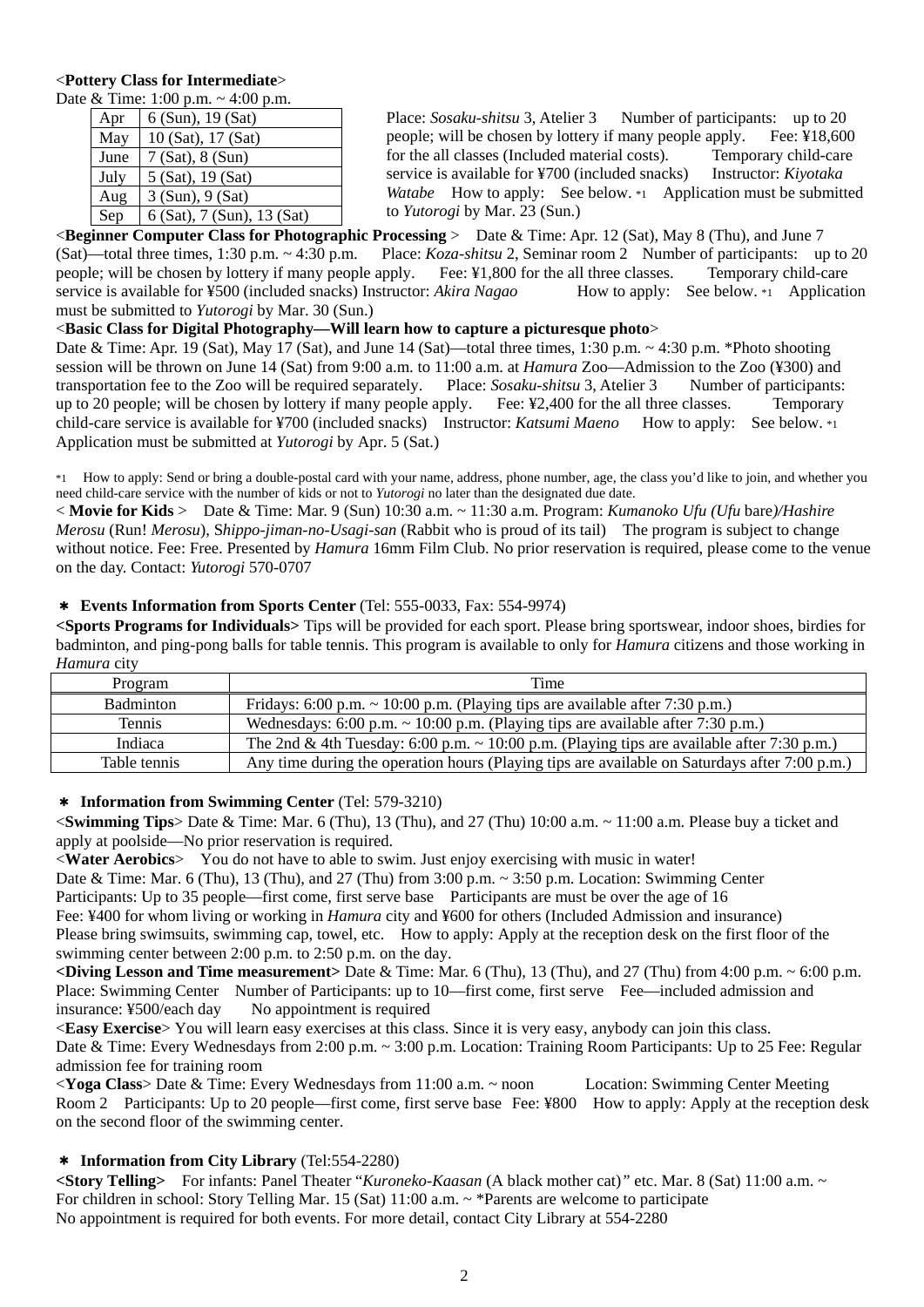#### \* **Events Information from** *Hamura* **Zoo** (Tel: 579-4041) \*Admission Fee to the Zoo is sold separately.

<**Nature Experience Program>** You will learn cool stuff solving quizzes throughout this program. Date & Time: Mar. 9 (Sun) 1:00 p.m. ~ 3:00 p.m. Number of participants: 30—first come, first serve Fee: Free Call after Mar. 2 (Sun) to make an appointment.

<**Pony Ride>** Let's ride a pony! Date & Time: Mar. 23 (Sun) 10:00 a.m. ~ 3:00 p.m. Fee: ¥500/1 ride

#### \* **Events Information from** *Chuo-Jido-Kan,* **Central Children's Center** (Tel:554-4552)

< **Arts and Crafts Class—Let's make bow, arrow and target!!**> Day & Time: Mar. 8 (Sat) ①10:00 a.m. ~ ②1:00 p.m. ~ Eligibility: Lower grades in Elementary-school Fee: Free Instructors: Volunteer group, *Nejimawashi*. No appointment is required. For more detail, please call *Chuo-Jido-Kan,* Central Children's Center

#### \* **Events Information from** *Nishi-Jido-Kan,* **West Children's Center** (Tel:554-7578)

#### <**Cooking Class**—*Taka-chan Gyoza and Jagamochi*>

Day & Time: Mar. 15 (Sat) 10:30 a.m. ~ noon Eligibility: Elementary School students and 17 years-old and under 20 seats are available—first come, first serve. Free: ¥70 \*Please bring an apron, a hand towel, and a cloth big enough to cover your head. Appointment is required. Please call *Nishi-Jido-Kan*, West Children's Center or apply at the reception between Mar. 7 (Fri) and Mar. 14 (Fri) from 9:00 a.m. to 4:30 p.m. Contact: West Children's Center.

#### \* **Seasonal School Band Concerts information**

| <b>School Name</b>                | Date & Time             | <b>Contact Info</b> |
|-----------------------------------|-------------------------|---------------------|
| Hamura Higashi Elementary School  | Mar. 2 (Sun) 1:30 p.m.  | 554-5663            |
| Hamura West Elementary School     | Mar. 16 (Sun) 1:30 p.m. | 554-2034            |
| Sakae Elementary School           | Mar. 20 (Thu) 1:30 p.m. | 554-2024            |
| Ozakudai Elementary School        | Mar. 15 (Sat) 1:30 p.m. | 554-1431            |
| Musashino Elementary School       | Mar. 22 (Sat) 1:30 p.m. | 555-6904            |
| Hamura Daiichi Junior-High School | Mar. 23 (Sun) 2:00 p.m. | 554-2012            |
| Hamura Daini Junior-High School   | Mar. 30 (Sun) 1:30 p.m. | 554-2041            |
| Hamura Daisan Junior-High School  | Mar. 23 (Sun) 2:00 p.m. | 555-5131            |

#### \* **Garbage Dispose Tips for Moving**

#### **<Storage Bin for Clothes>**

| <b>Materials</b>                                            | Category            | <b>Take out Tip</b>                            |  |  |  |
|-------------------------------------------------------------|---------------------|------------------------------------------------|--|--|--|
| Metal (within 50cm)                                         | Metal               | Half-transparent bag or in a basket            |  |  |  |
| Hard Plastic (within 50cm)                                  | <b>Hard Plastic</b> | Half-transparent bag or in a basket            |  |  |  |
| Wood (within 50cm)                                          | <b>Burnable</b>     | Designated Blue garbage bag                    |  |  |  |
| Over 50cm                                                   | <b>Bulk</b>         | Make an appointment or bring in recycle center |  |  |  |
| <curtain></curtain>                                         |                     |                                                |  |  |  |
| <b>Materials</b>                                            | Category            | <b>Take out Tip</b>                            |  |  |  |
| Fabric and artificial Fabric                                | Recyclable A        | Tie with rope; treat same as clothes           |  |  |  |
| <shelves></shelves>                                         |                     |                                                |  |  |  |
| <b>Materials</b>                                            | Category            | <b>Take out Tip</b>                            |  |  |  |
| Wood (within 50cm)                                          | Burnable            | Designated Blue garbage bag                    |  |  |  |
| Compound materials (within 50cm)                            | Non-Burnable        | Designated Yellow garbage bag                  |  |  |  |
| Over 50cm                                                   | <b>Bulk</b>         | Make an appointment or bring in recycle center |  |  |  |
| <plates></plates>                                           |                     |                                                |  |  |  |
| <b>Materials</b>                                            | Category            | <b>Take out Tip</b>                            |  |  |  |
| Glass and pottery                                           | Non-Burnable        | Designated Yellow garbage bag                  |  |  |  |
| <video and="" cd="" dvd="" fd="" music="" tapes=""></video> |                     |                                                |  |  |  |
| <b>Materials</b>                                            | Category            | <b>Take out Tip</b>                            |  |  |  |
|                                                             | Burnable            | Designated Blue garbage bag                    |  |  |  |
| Hard Plastic (Case)                                         | <b>Hard Plastic</b> | Half-transparent bag or in a basket            |  |  |  |
| <toys></toys>                                               |                     |                                                |  |  |  |
| <b>Materials</b>                                            | Category            | <b>Take out Tip</b>                            |  |  |  |
| Wood and Soft Plastic (within                               | Burnable            | Designated Blue garbage bag                    |  |  |  |
| 50cm)                                                       |                     |                                                |  |  |  |
| Hard Plastic (within 50cm)                                  | <b>Hard Plastic</b> | Half-transparent bag or in a basket            |  |  |  |
| Compound materials (within 50cm)                            | Non-Burnable        | Designated Yellow garbage bag                  |  |  |  |